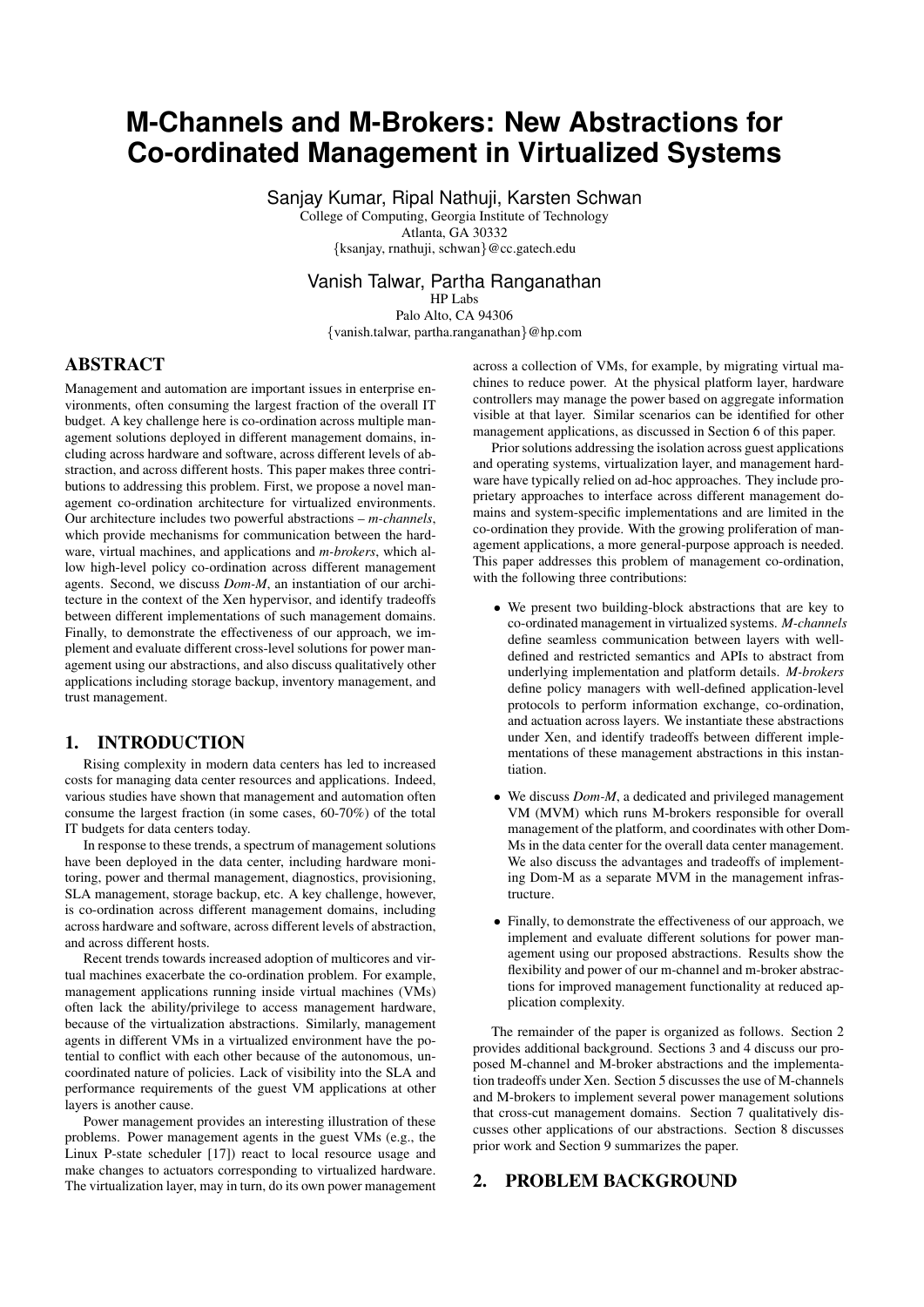## 2.1 Existing Management Solutions

Management (or Manageability) refers to the range of operations required to maintain system resources through their lifecycle phases – bring up, operation, failures/changes, and retire/shutdown. Tasks performed at each of these lifecycle stages include provisioning and installation of servers; monitoring performance and health of systems; security protection against viruses and spyware; runtime performance and resource management; backup protection against disasters; disk maintenance to improve performance; fault diagnostics and recovery; and asset management to track resources. With rising complexity and scale in today's enterprise IT, several of these management tasks have become non-trivial in computation, design, and in the number of execution steps performed. Further, although virtualization technology helps in managing data centers by providing isolation, consolidation, VM mobility, and VM appliances, it also creates a new set of challenges to manageability because of virtualization hazards like VM migration, dynamic mapping between virtual and physical resources etc. As a result, we are seeing substantial growth in the development of manageability applications, and an adoption of automation software that reduces overall maintenance costs.

Contemporary manageability solutions can be classified as hardwarebased and software-based solutions. Examples of hardware-based solutions are those related to hardware monitoring, power management, thermal management, and diagnostics. These solutions are deployed in firmware either at the management processor or other hardware peripherals such as BIOS, smart disks, or sensors. Examples of software-based solutions are those related to provisioning, SLA management, and file-based backup. These solutions are deployed at the host system, typically as user space programs.

## 2.2 Co-ordination Problems and Challenges

While individual hardware- and software-based management solutions have proved useful, their use in virtualized environments provides new challenges for three main reasons. (1) Since VMs are not the privileged entities on a platform, they typically lack the ability to access management hardware, since that requires certain privileges. This prevents them from carrying out VM- or applicationspecific management actions. (2) Even with privileged access, since VMs are highly 'autonomous' and usually run their own management policies, a coordination problem arises among multiple VMs, since they may try to manage the underlying system with potentially different policies. (3) Virtualization creates virtual resources, and does VM migration, preventing VM-level management from taking care of tasks like inventory management or any per platform management actions, thereby further worsening the problem of hardware-software co-ordination. We illustrate these problems through specific examples below.

*Power management* exploits hardware support for dynamic voltage and frequency scaling (DVFS) [8], scheduling to increase device or component idle times [13, 16], and a plethora of methods for improving the power behavior of individual subsystems, such as network devices [10, 21]. Thermal management further deepens this work, including with load balancing methods to idle selected system components [14]. Virtualization threatens the ability of these techniques to operate as intended, not only because of lack of access to DVFS hardware controls, but also because the management actions of any single VM do not understand and therefore, cannot take into account the aggregate behavior of the set of VMs currently running on the same platform. Further, they cannot consider differences among VMs, such as different degrees of memory boundedness, I/O utilization, etc. In fact, even platform-level solutions cannot understand how the choices they make for different VMs affect VM behavior and performance, unless VMs can share with such solutions their SLA requirements and in addition, provide feedback concerning the effects of certain actuation decisions on these requirements.

*Storage backup* is another important management activity in



Figure 1: Considered System Model posed abstractions

enterprise data centers, to improve fault tolerance and recovery. Backup in virtualized environments can be done either from inside the VM (just like in non-virtualized environments) or from outside the VM, such as VMWare's Consolidated Backup. The latter has the problem that it is hard to find out which files have been modified by the VM and hence which files to backup. The former can potentially lead to performance interference with other VMs sharing the disk, and it has the associated property that it cannot take disk health into consideration. With many modern drives providing disk health related SMART data, such information can be used for proactive backup and hence reduce data losses and recovery time. Similar issues and opportunities arise for fault diagnosis. A *fault diagnosis* method running in a single VM will only have a partial view of underlying hardware behavior, and a method running at platform level may not have sufficient information about the system or applications actions that triggered faults.

*Inventory management* relates to the capture of assets - both hardware and software – in the data center, to provide for a view of the actual state of components comprising the infrastructure. Specific examples of inventory information include those relating to processor and peripherals configuration, applications hosted, system software and middleware stack, as well as monitoring sensors installed at the servers. With emerging trends towards virtualization, consolidation, and hardware advancements, the amount of inventory information relating to the software and hardware per server in modern data centers is growing exponentially. Existing designs, however, collect such growing inventory information through multiple agent end-points. For example, hardware inventory information is provided through agents typically hosted in firmware at the management processor; inventory information related to the hypervisor is provided through agents in the Control Domain (e.g., Dom0 in Xen); and agents in each guest VM provide software and application inventory information. The inventory information obtained from these individual agent end-points is uncorrelated. This is a hindrance towards a unified management in the data center. Additionally, having multiple non-coordinated agents leads to increased administrator workload which leads to higher overall costs in the data center.

In all of these examples, hardware/software coordination and coordination among VMs is either non-existent or uses some adhoc mechanisms leading to overall inefficiency and reduced functionality of management applications.

# 3. CO-ORDINATED MANAGEMENT IN VIR-TUALIZED SYSTEMS

The discussion in the previous section motivates the need for general abstractions to enable coordinated management in the data center. In this section, we propose and discuss some such abstractions. We first present the assumed system environment, and then describe details of the abstractions.

#### 3.1 System Model

Figure 1 depicts the system model as a distributed environment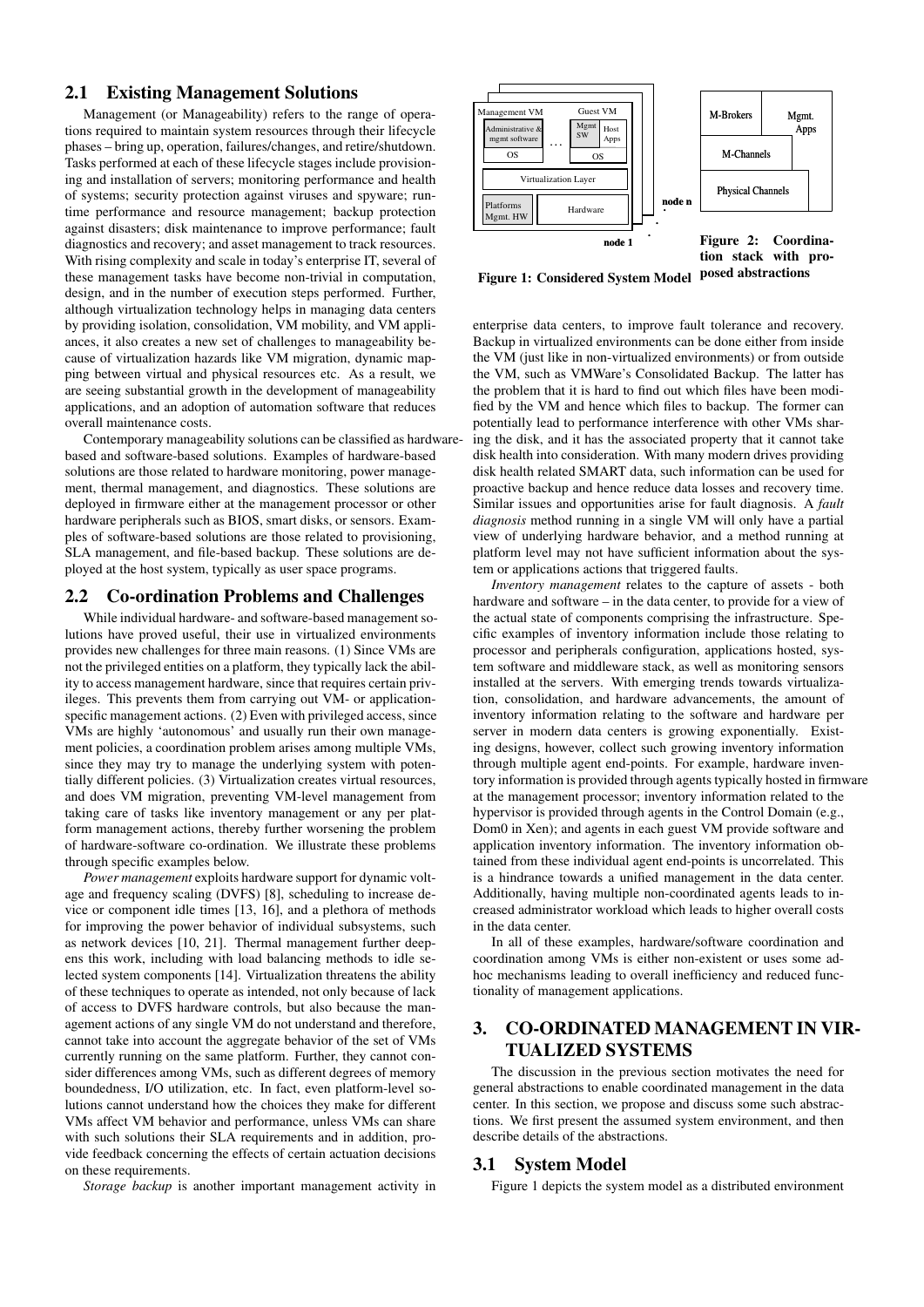wherein each of the nodes is a virtualized system. The system hardware is assumed to have platform management controllers that perform hardware management. Further, we assume the existence of a special privileged management VM (MVM) that hosts system wide control and management software.

In today's systems, these individual management entities – those at the guest VMs, MVM, and the platforms management hardware – operate within separate isolated silos non-coordinated among each other. As was explained in Section 2, this leads to reduced management functionality and potential in-efficiency. This paper seeks to determine the key abstractions that we need to support for effective co-ordination among the different management entities in virtualized systems. Specifically we propose two building block abstractions we believe to be fundamental for co-ordinated management: *M-channels* and *M-brokers*. M-channels provide bi-directional information exchange among the hardware, virtual machines, and applications. M-brokers provide a framework for implementing coordination policies, leveraging information provided through Mchannels. Figure 2 shows the deployment stack with the proposed abstractions. As seen in the figure, M-channels are an abstraction built on top of existing physical channels, such as shared memory and sockets. M-brokers use these M-channels for communication and execute co-ordination policies. They interact closely with existing management applications and enhance their functionality. M-channel and M-brokers do not prescribe how management tasks are carried out, permitting applications to either use one Mbroker servicing multiple platforms or distributed implementations in which multiple broker instantiations cooperate. Similarly, Mchannels can simply carry simple monitoring data, like systemprovided information about current CPU usage, or they could be used for rich data and control exchanges between VMs and management VM. The M-agents explained below play an important role in determining M-channel usage. The remainder of this section presents details of the proposed abstractions.

#### 3.2 M-Channels

The M-channels or management channels are special inter-VM and hardware-software communication channels which transfer commands and information between MVM and other VMs, as well as between MVM and management hardware. These channels can either be instantiated at a single system or in a distributed system context, as seen in Figure 3. At a single system, different Mchannels are used for communication among VMs and communication among hardware components, with the help of a M-channel communication bridge instantiated at the MVMs. The bridge redirects the messages from one channel to the other according to some set of policies. This re-direction is transparent to the sending and receiving management entities. At a distributed system, the M-channels are used for exchanging information among the management virtual machines (MVMs), as shown in Figure 3.

M-channels are bi-directional in nature and can be used for exchange of both control information and actual data. To continue to function under VM migration, M-channels support dynamic disconnection and reconnection between VMs and management VM, and for flexibility, they deliver messages using both point-to-point and broadcast semantics. Both of these semantics have uses for the co-ordination applications we are considering. Similarly, delivery of messages can be synchronous or asynchronous depending on the co-ordination application being supported. Our implementation currently uses asynchronous messaging which we found to be useful when streaming monitoring data on a continuous basis. We rely on underlying physical channels for the reliable, unreliable, or ordered delivery of messages, and wherever the physical channel supports these options, we provide support for the same. The event notification model uses interrupts to notify the co-ordination application.

We also note that the M-channels among hardware components can be built on top of the IPMI standard [7].

# 3.3 M-Brokers



Figure 6: Message Exchange between the M-broker and Agents

The M-brokers are policy managers that execute co-ordination policies. Co-ordination is between management hardware and applications, as well as across virtual machines. A given system may have several M-brokers, one for each management application. Further, M-brokers may be distributed across guest VMs, MVM, and the hardware. Figure 4 shows how M-brokers fit into the bigger picture, serving as a bridge between existing application level management and platform management, with actuations applied to applications and hardware. Closely tied with the notion of M-broker is that of a M-agent (or agent). Such an agent is a software module that interacts with existing application and hardware management applications and serves as a proxy for sending management information to other agents or broker. Unlike brokers, however, an agent does not execute any co-ordination code as such and is only responsible for monitoring, passing information and receiving actuation commands.

M-brokers can be instantiated with different deployment strategies at a single and distributed system, as illustrated in Figure 5. Figure 5(a) shows the case when the broker is at the MVM and all the agents are in the guest VMs and hardware. In this case, the broker can cater to the co-ordination across VMs and also across hardware and software. The other possibility (Figure 5(b) is for the broker to reside at the guest VMs themselves, or at the platforms' management controllers. In this case, the co-ordination of interest is hardware-software co-ordination either initiated at the guest VM or at the hardware. Finally, Figure 5(c) shows the case when we have distributed brokers either in a single system or in a distributed system context. Here, the brokers in the different VMs communicate and jointly make co-ordination decisions. In the case of distributed systems, these correspond to brokers in the MVMs.

The brokers and agents periodically exchange messages for purposes of co-ordination. As mentioned, these messages are exchanged using m-channels. A well-defined application-level protocol is used by the brokers and agents to perform information exchange, coordination, and actuation. Figure 6 shows an example timeline of message exchanges between a broker and agent. The messages in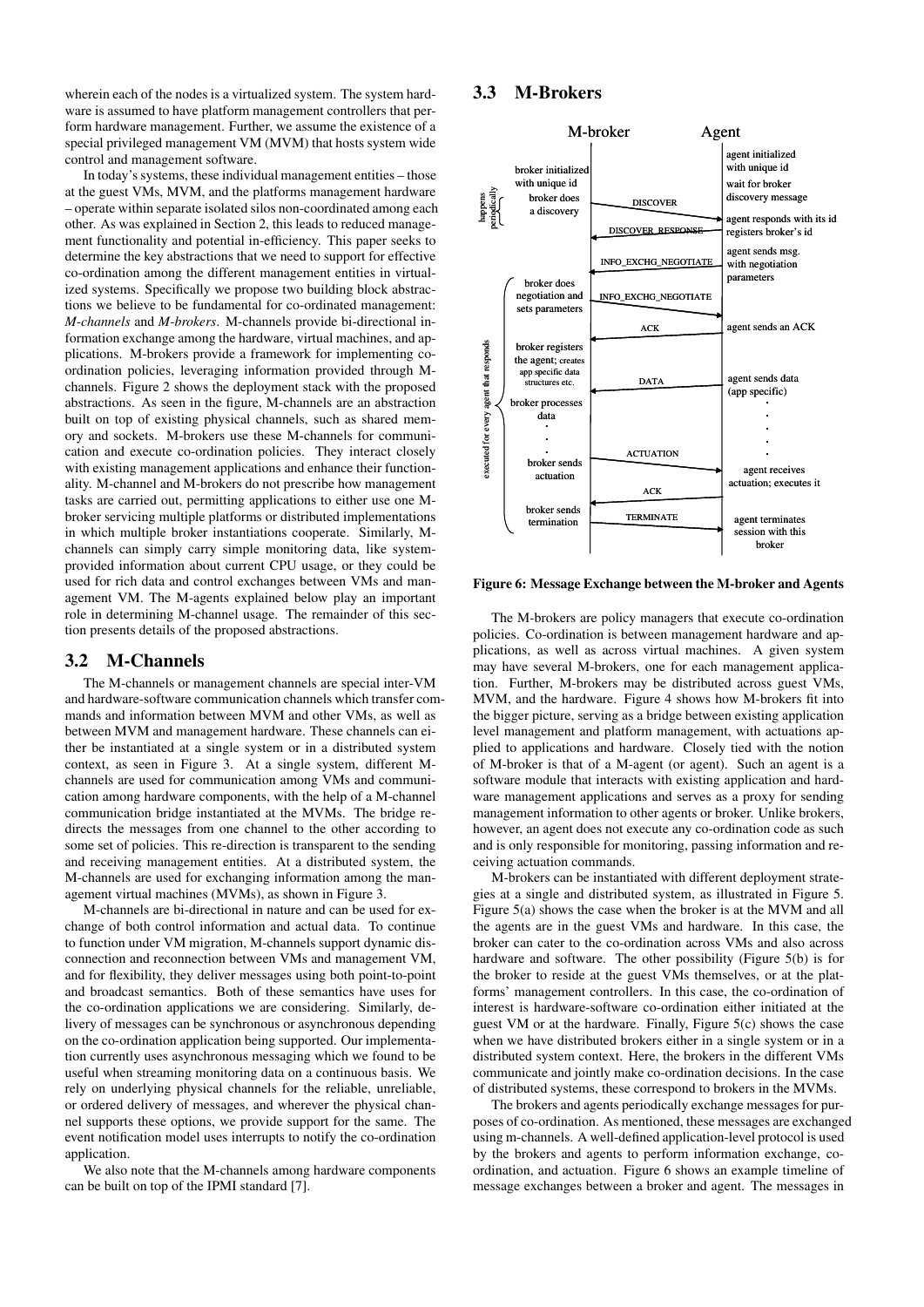

Figure 3: Conceptual view of M-channels. It can be instantiated at Figure 4: M-broker framework and its relationship to existing sysa single system or in a distributed system context tem



Figure 5: Various example deployment strategies for M-brokers

the figure are annotated with the message types. Overall, message exchanges belong to the phases of discovery, communication establishment, message exchange, and connection termination. The addressing among the brokers and agents take place using a unique identifier associated with each of them. Such an addressing needs to span both hardware and software components, and must be uniquely identifiable over a distributed systems. We use a tuple  $\langle$  Component ID, App ID  $>$  as the identifier. For the agent or M-broker in the hardware component,  $\langle\textit{Component\_ID}\rangle$  corresponds to the machine serial number. For the agent/M-broker in VM,  $\leq$  Component  $ID$   $>$  corresponds to the  $\leq$   $MVM$   $IP$ ,  $VM$   $ID$ where  $MVM$  *IP* is the IP address of the management VM and  $VM$  *ID* is the unique virtual machine *ID* assigned by the management VM to the VMs in the system (including itself).  $App\_ID$  is the unique name given to the management application for which the co-ordination is being done, for example, "Power", "Storage", etc. These names for management applications are uniquely assigned by administrators.

Figure 4 also shows a skeleton structure of the m-broker framework. As shown in Figure 2, the M-broker builds on top of mchannels, and it uses the M-channel APIs to implement the coordination modules. There are some core co-ordination modules that implement the basic protocol for communication among the brokers and agents. These modules can be reused by all co-ordination brokers for the different management applications. Extensions specific to management applications can then be provided over the basic framework, thus constituting an extensible design.

## 3.4 Benefits

Overall Benefits. The proposed abstractions provide a *generalized* framework for manageability co-ordination in virtualized systems. A distinctive aspect is the co-ordination across hardware and software layers, as well as across VMs. Having better interaction between guest VMs, privileged VMs, hypervisor, and the hardware platform provides the management applications with the *holistic view* of the system and helps them take better management decisions. The addressing scheme and M-channel abstractions hide the hardware type details from the VMs allowing the brokering to not be concerned about low level hardware component nuances. This also ensures management continuity *across VM migrations*. Finally, M-channel names and access are independent of VM location, essentially implementing a publish/subscribe paradigm. As a result, VMs use the same M-channels throughout their operation, including upon migration. The MVM implementation of Mchannels performs the appropriate name resolution to ensure this property. In summary, our approach results in *improved and enhanced capabilities* for management applications. Given the importance and growth of management applications in next generation enterprises, these improvements provide significant benefits over current state of the art.

M-Channel Specific Benefits. M-channels provide *seamless* communication among VMs, hardware, and MVM. This not only provides for new management possibilities but from an infrastructure development point of view, it also hides the details of the underlying platforms and physical channels from the management coordination applications. Further, its *restricted and clear set of APIs* can be used for co-ordination, with pre-built support and error checking for management control structures. The delivery model of messages is *flexible* thus catering to the needs of a wide variety of management applications.

M-Broker Specific Benefits. The *well defined structure* and model provided by M-brokers provides for a systematic development and deployment of co-ordination systems in virtualized environments. Leveraging m-channels allows the broker code to be *seamless* across various deployment strategies and configurations. The design of the framework allows for *re-usability* of modules across different usage scenarios and is easily *extensible*.

# 4. XEN IMPLEMENTATION

In this section, we show how the abstractions presented in Section 3 map onto a real virtualization environment. We use Xen as an example VMM to implement the abstractions. Figure 7 shows the Xen specific implementation. The MVM is instantiated as""Dom-M" and the guest VMs are referred to as "DomUs". The intramachine M-channels are implemented using Xen provided interdomain shared memory communication API. The M-broker and M-agent interface to M-channel supports user and kernel based implementations. The rest of the section describes each of these components in more detail.

# 4.1 M-Channel Implementation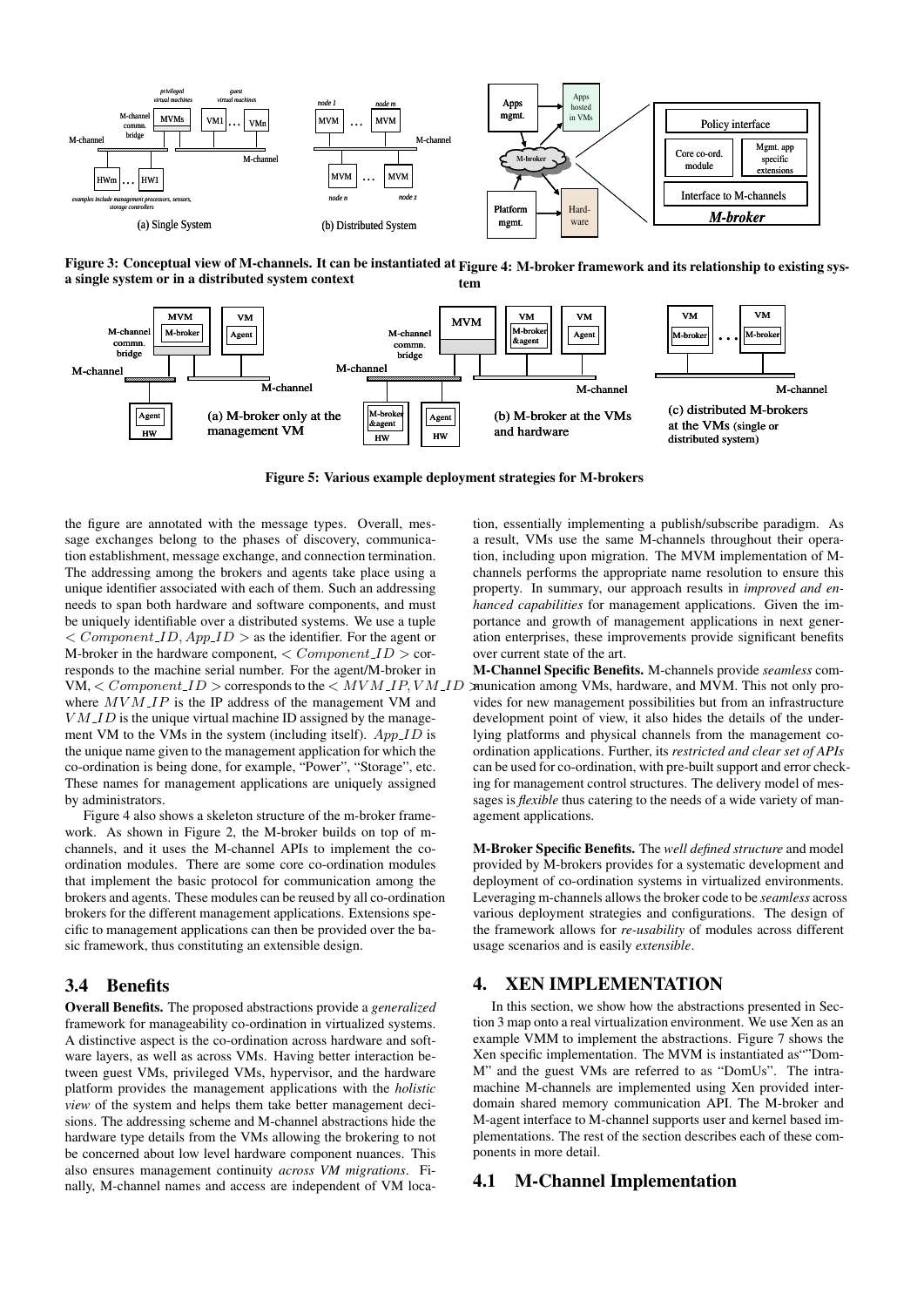

Figure 7: M-Channels and M-Brokers implementation in Xen

Challenges in realizing M-channels are caused by their use in different settings and for different management strategies. For instance, since M-channels must continue to operate even when VMs migrate between different computing platforms, they must be capable of using message-based data transports. At the same time, potentially high rate interactions between VMs and management domains when monitoring for failures in reliability management require an implementation enabling substantial data exchanges between VMs and MVMs. To accommodate diverse requirements, our Xen realization of M-channels uses multiple implementation methods, described in more detail below.

M-channel is an abstraction which can be realized through different implementations. M-channel between MVM and management hardware can be implemented by using a device driver in MVM which handles the particular hardware and exports device specific interfaces to M-brokers. The M-channels between VMs and MVM can be implemented in three ways, Specially (1) Using traps/interrupts, in which case the VMs implicitly generate traps or interrupts (e.g. by executing some privileged instruction) which causes the VMM to transfer control from one VM to another. The data can be transferred using processor registers or through memory. This method usually doesn't require any changes to the guest VM but at the same time this method is not generic and may not work for all management applications. (1) The M-channel can be implemented explicitly using the VMM provided inter-domain communication channels. These channels typically use shared memory communication with very good latency characteristics which could enable management applications to react quickly to various notifications. This method usually requires modifications to the guest VMs (to provide explicit communication) but at the same time it is a generic solution for an M-channel which should work for all management agents. (2) The M-channel can also be implemented over the network (e.g. using Socket APIs). This is also an explicit communication channel and hence a generic solution to be used with management agents. This solution, however, has higher latency compared to shared memory communication. This solution, however, enables M-channels to span multiple physical machines creating M-channels between MVMs running on different platforms. Table 1 evaluates the latency characteristics of the two realizations of M-channels.

Table 1: Latency characteristics of different M-channels

| M-channel type             | Latency of small (64b) data transfer |  |
|----------------------------|--------------------------------------|--|
| Trap Based                 | 8 micro sec.                         |  |
| <b>Shared Memory Based</b> | 7 micro sec.                         |  |
| <b>Socket Based</b>        | 14 micro sec.                        |  |

The last two implementations of M-channels are used for inter-VM communication depending on whether the VMs are on the same machine or on the network. The M-channels between local VMs utilize the inter-domain communication APIs provided by *Xenbus* to provide shared memory communication. A management frontend (FE) driver module runs inside guest VM which communicates with the management backend (BE) inside MVM. FE and BE represent the M-channel endpoints for the guest VM and MVM respectively. The communication is asynchronous and hence uses two different communication rings for the two directions (send and receive). When the FE driver loads, it allocates pages for the two rings and shares with the backend. Both FE and BE export a file interface (e.g /dev/mgmt in Dom-M) to user-level brokers and applications and an API interface to broker and agents running in kernel level. If the sent or received data size is more than the ring element size, the data is passed by sharing the page containing the data and passing pointers to it. A typical M-channel ring data element consists of three fields; an M-channel header, followed by an application-specific header and followed by application specific data if any. This design creates a generic, simple and yet flexible infrastructure for transferring management related messages between VMs.

For distributed M-channel implementation, it uses a socket based communication interface which provides the same APIs as the shared memory based implementation. Specifically, all the M-channel endpoints run a TCP/IP server which listens on a well-known port and accepts connections from other M-channel endpoints. While currently not implemented, authentication mechanisms can be used to implement to establish secure channels between different VMs. In both the implementations the application specific agents and brokers define their own message formats for M-channels which provides flexibility to the applications.

The M-channel to the management hardware is implemented as a device driver which communicates with the hardware provided communication interfaces (e.g. PCI interface in case of the management processor). This driver also exports a file interface and API interface (similar to shared memory M-channels) and provides the same basic interfaces as the VM-VM M-channels. As shown in Figure 7, the M-channel communication bridge *(MCB)* between the various FEs and the BE are implemented as part of the BE which routes messages based on the address contained in the M-channel header. Similarly the bridge between the VMs and the management hardware is implemented as part of M-broker inside Dom-M which routes messages between them according to its policies (e.g. pass-though vs. virtualized access).

The M-channel enables the brokers and agents to co-ordinate over VM migrations. During VM migration, the mgmtfront and mgmtback modules get notified of the VM migration event which triggers a new set of disconnections and reconnections i.e., the older mgmtback breaks its connection with the mgmtfront and new mgmtback establishes a new connection with the mgmtfront. This enables the agents and brokers inside guest VMs to remain transparent to migration and still be able to communicate with the current platform's M-broker in Dom-M.

### 4.2 M-Broker Implementation

The M-brokers and their agents, as presented in Figure 4(b) are implemented as multi-threaded applications. The actual management application-specific broker code is implemented as another thread in this application. These brokers and agents, however, are application specific and may be implemented in kernel level as well. It needs to be multi-threaded because it has to communicate with multiple entities which usually operate independent of each other (e.g., management h/w, policy maker, M-channel etc.). Different threads of the M-broker handle the communication with other VMs, management h/w and decision making algorithms. These brokers communicate with other agents and brokers on local machine using shared memory M-channels and with brokers on other machines using socket based M-channels. To access the management h/w, the M-broker utilizes the "driver" provided M-channel interface (similar to /dev/mgmt) to read from and write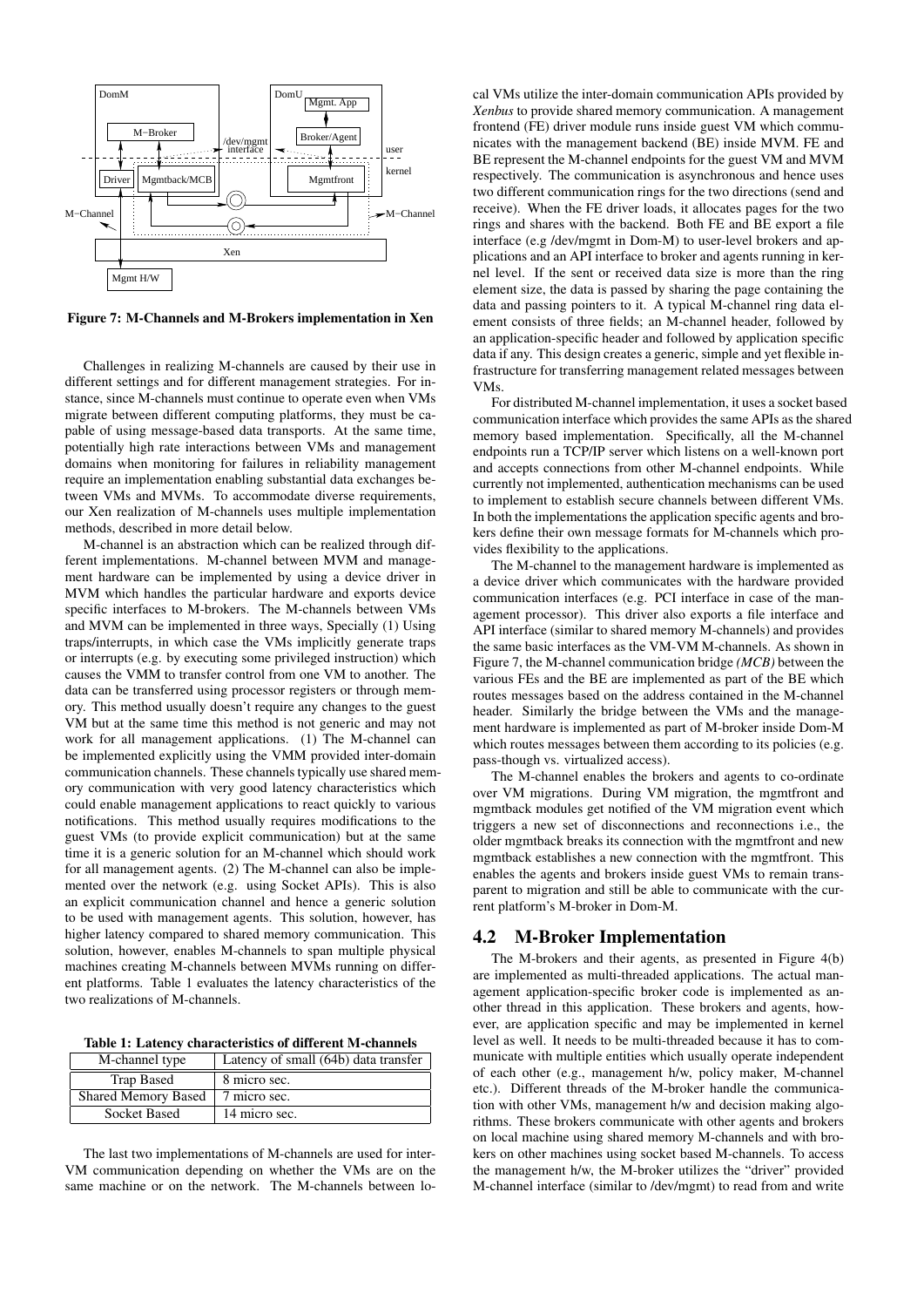to the device. In the current implementation, the M-Broker's interface channel component also works as the bridge between the VMs and the management h/w, i.e. all the accesses to the management h/w from VMs must go through the M-broker.

Security (i.e., authentication and authorization) is not implemented in the current M-Broker and M-channel interfaces and is an on-going work. Because of the M-channel handling of VM migration, the Brokers and agents remain oblivious to such events, and local M-channels get re-established as local channels after migration. We have implemented a power-broker for power management which evaluates various power management policies and an inventory registry broker which builds co-ordinated inventory tables. Section 6 qualitatively describes other use cases surrounding a storage backup broker and a "trust management broker".

### 4.3 Dom-M: The Management VM

Dom-M is a privileged management VM which is the dedicated point to control all management tasks on a single platform. E.g., Dom-M co-ordinates between VM requirements and platform management policies with the help of specific management hardware and inputs from VM's applications. Dom-M internally consists of three main components: (1) one or more M-brokers, (2) a highlevel policy maker, and (3) various M-channels. The policy maker is a management application that provides access to various policy controls to the system administrator. It can set the policies and goals for the M-broker and provide the status of management actions to the administrator. Dom-M is a privileged and trusted VM with direct access to platform's hardware which sense and actuate useful management actions (e.g., management processor).

In some VMM solutions (e.g., VMWare's ESX server) where there is no existing management VM, Dom-M will be a separate, new entity. Other VMM solutions, which already have a privileged and trusted VM as part of their architecture (e.g., Dom0 in Xen or the host VM in VMWare's GSX server), permit Dom-M to be realized as part of such specialized and privileged VMs. However, there are several advantages of separating and isolating Dom-M which are: (1) Security and Isolation:- since Dom-M has direct access to management hardware, running it as a separate VM will isolate it with respect to driver failures/hardware misbehavior (similar to driver domains for I/O devices in Xen). (2) Selective Privileges:- Although Dom-M requires certain privileges to do management, its applications don't require all the privileges of privileged VM like Dom0. Hence, to further improve the reliability of the system, it is advisable to use a separate VM to which selective privileges can be provided. (3) Specialized Management Cores:- Future heterogeneous multicore systems will contain cores which would be specialized to certain type of processing. One such type would be management cores (e.g., the current off-chip management processor could move inside the chip). In such scenarios, it would be more efficient to abstract out all management applications inside a VM and run this VM on a dedicated management core. (4) Virtual Appliances: future virtualized environments are likely to make heavy use of virtual appliances [25]. Having a separate virtual machine for Dom-M simplifies its deployment in the form of a virtual machine appliance, since in this form, Dom-M can be independently deployed from the VMM, i.e., it can be dynamically added or removed from a system.

In our deployment Dom-0 is used to implement Dom-M. Currently we are working on creating Dom-M as a separate privileged VM and packaging it as virtual appliance.

# 5. BENEFITS FOR POWER MANAGEMENT

Effective power management requires timely and intelligent use of underlying management capabilities in order to balance possible savings with application performance requirements. Our architecture allows for management methods that meet this criteria with its abstractions of M-channels and M-brokers. Specifically, our evaluation of its usefulness in power management highlights two significant aspects of the system: (1) the M-channel abstraction provides flexibility in the implementation of coordination allowing for either a distributed or centralized M-broker for power management and (2) the ability to define management specific data to be passed through M-channels provides generality for utilizing varying levels of abstractions and also allows for richer information flow for improved management. In the remainder of this section, we describe and evaluate three M-brokers applied for coordinated power management with our architecture.

We utilize two different testbeds in our experiments to evaluate the benefits of power management across platforms based on both AMD and Intel processors. Table 2 summarizes the experimental methodology for the three M-brokers. Our implementation is based around active management of power via dynamic frequency and voltage scaling (DVFS) of the CPUs and VM migration. The purpose of these implementations is to show that Mchannel and M-broker abstractions can be easily used to implement various power management policies ranging from traditional utilization based management to novel SLA based management and in co-ordination with other VMs and platform requirements. In the next few sections, we detail the particular implementations of these brokers and complete the section with a review of the evaluation summary.

Table 2: Experimental Methodology

| Platform | <b>Broker</b>  | Co-ord. Type | $-11$<br>Actuator | Metric        |
|----------|----------------|--------------|-------------------|---------------|
| AMD Opt. | B1             | VM-VM        | <b>DVFS</b>       | SLA and Util. |
| AMD Opt. | B <sub>2</sub> | VM-Platform  | VM Migra.         | Power Cap     |
| Intel P4 | B <sub>3</sub> | VM-VM        | <b>DVFS</b>       | SLA           |

# 5.1 Implementation of M-brokers for Power Management

#### *5.1.1 M-Broker1*

The first power management M-broker instantiated on this architecture corresponds to Figure 5(a). In this approach, a power Mbroker runs inside Dom-M and VM agents run inside guest VMs. The power broker establishes M-channels with VM Agents. The VMs run an application with some service level agreements (SLAs) specified for them which is monitored by VM agents. The individual agents use the M-channel to notify the broker of SLA violations which helps the broker in doing power management. The broker runs administrator specified policies, which sets the power state of the physical CPUs by using the SLA violations as inputs and coordinating among them. The application specific message formats within the generic M-channel headers allow the power management algorithms to have the flexibility of implementing arbitrary SLA models (e.g. hard and soft SLA violations, different metrics for SLA violations etc.) The M-broker, then, uses inputs from the M-channels to drive decision algorithms that set power states of resources.

Our first testbed consists of dual-core dual-socket (total 4 cores) AMD 64-bit Opeteron based HP 's C-class blades. These processors provide hardware frequencies of 2.4 GHz, 2.2 GHz, 2.0 GHz, 1.8 GHz and 1.0 GHz. This testbed is used to experiment with SLA based power management using this broker for co-ordination among VMs. Guest VMs are non-SMP and run the HTTP server workload, and httperf is used to generate load for the server. The VM agent monitors the server side response time of individual requests as the SLA parameter.

SLA Model: With this evaluation setup, three sample power management policies are evaluated.

*(1) Basic Policy:* the agent records the number of SLA violations within epochs (500 ms each) and at the end of each epoch if the percentage of violations exceeds a threshold (1%), a SLA violation notification is sent to the power broker which increases the p-state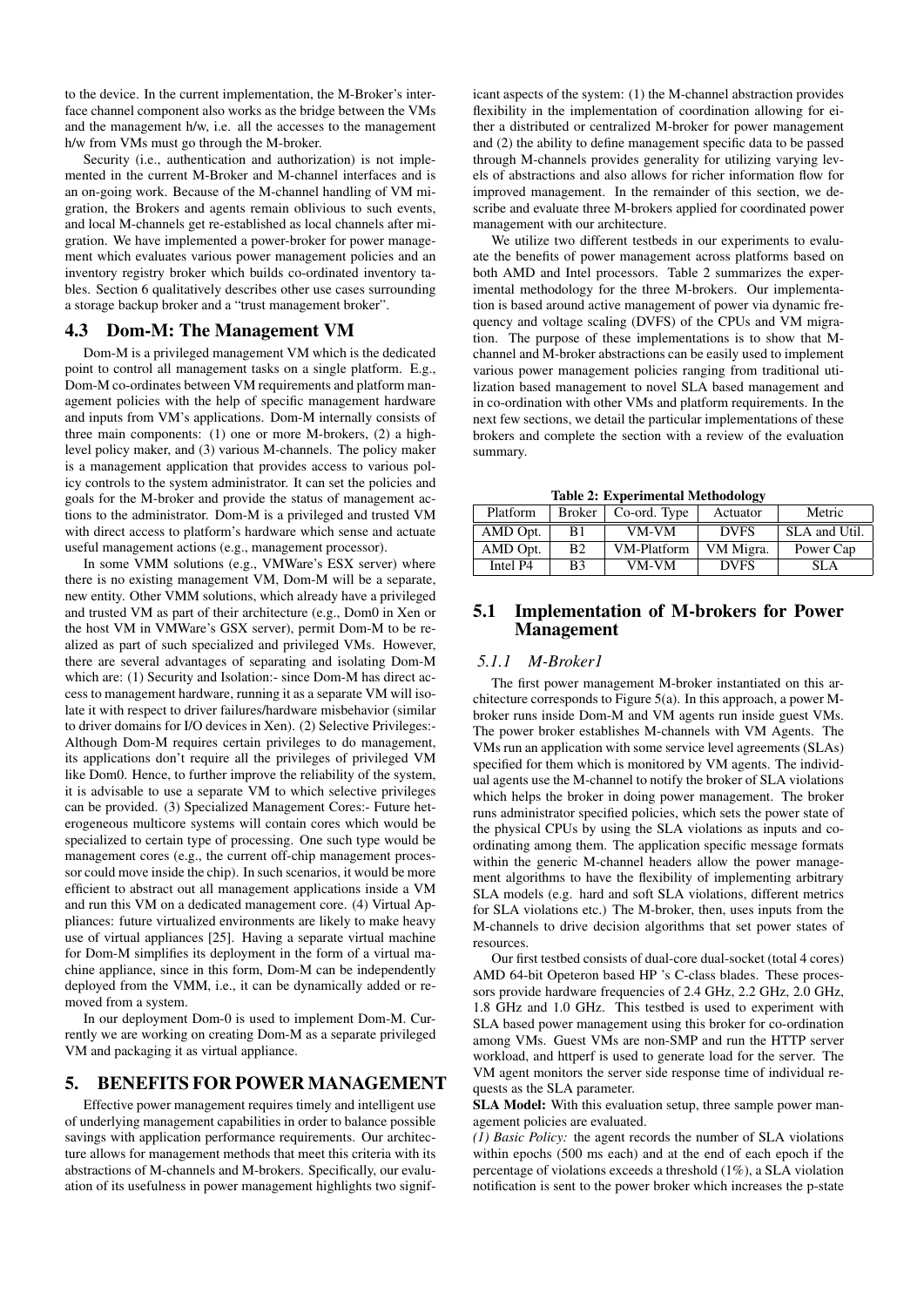

Figure 8: CPU frequency traces for various policies

of the VM's vcpu to the next higher value. A parallel thread also monitors VM's cpu utilization and whenever the utilization goes below a certain threshold (80%) the VM's vcpu is reduced to next lower p-state. For a particular physical CPU, all the VMs' vcpu p-states are examined and the highest p-state is set as the p-state of the CPU.

*(2) Richer policy:* In the second policy, we deploy a more sophisticated notification criteria where the SLAs are defined as *hard* (higher response time threshold) and *soft* SLAs (lower response time threshold). With each notification, then, the VM agent sends information whether a hard SLA violation or a soft SLA violation was experienced. The power broker can, then, employ more sophisticated management policies. In our example, on hard violations the policy reacts the same as SLA Policy 1. For soft violations, however, the policy records these violations for 10 consecutive epochs and if the soft violations happen more than 30%, it is treated as a hard SLA violation and action is taken according to *Basic Policy*, otherwise soft violations are ignored. Here, the richness of M-channel interface allows the agent to define various degrees of sophistication in notification to the power broker which further allows the broker to implement more sophisticated policies.

*(3) Utilization-based:* In the third policy, we use an agent, which utilizes a Linux VM based *ondemand* power governor to decide the power state of the vcpu based on its current vcpu utilization. This power state information is notified to the power broker through an M-channel which uses the coordination policy of *Basic Policy* to decide the final p-state of the CPU. We compare the three policies against the "no power management (No PM)" case for a varying httperf workload. It is important to note that all the thresholds and parameters in the above policies were chosen arbitrarily and the purpose was to demonstrate the flexibility and richness of M-broker and M-channel abstractions.

Results: Figure 8 shows the trace of the speed of the CPU running the http server VM as the experiment progresses. We note that, the Utilization Based policy runs the CPU at the highest speed for most of the time because it sees the virtual CPU utilization to be high most of the time. Although this leads to less power savings as is shown in Figure 11, it is still able to save about 10% power by putting the three other less-utilized cores into lower power states. Figure 9 shows the VM's cpu utilization trace as seen from Dom-M and as the VM is run. We see that Dom-M actually sees the real CPU utilization for Utilization based policy to be less than Basic and Richer policies underscoring the fact that VM based policies are often inefficient in system monitoring because of virtualization layer and must coordinate with Dom-M's M-broker. The Basic Policy reacts well to SLA violations and changing domain utilization because it coordinates with Dom-M using its view of CPU utilization and Dom-M in turn uses SLA violations as input in taking



Figure 9: Domain utilization traces for various policies



Figure 10: Cumulative SLA violations for various policies

decisions. It saves power by operating mostly at the smaller CPU speeds while still trying to maintain the SLA. The Richer Policy in even more aggressive in saving power because of the more flexible SLA model defined for it (hard and soft SLAs with threshold values of 6ms and 3 ms respectively). This leads to lesser number of total hard violations over intervals which allows the policy to run the CPU predominantly at the lowest speed. Figure 11 shows that this leads to the Richer Policy providing the most power savings. Figure 10 shows the cumulative number of SLA violations for different policies. We see that 'No PM' policy expectedly performs the best. However, Basic Policy, Richer Policy and Utilization Based policies show similar characteristics with Utilization based policy only slightly outperforming the Basic one. The results also demonstrate that for policies focused on SLA violations instead of CPU utilization, SLA based power management prove to be more efficient at power savings that traditional utilization based policies.

#### *5.1.2 M-Broker2*

To demonstrate the hardware/software co-ordination between the VMs and platform's power limitations, we have extended the *Basic Policy* broker which takes SLA inputs from the VMs and platform's power limits (both average and peak power) and en-



Figure 11: Power Savings

Figure 12: Power Capping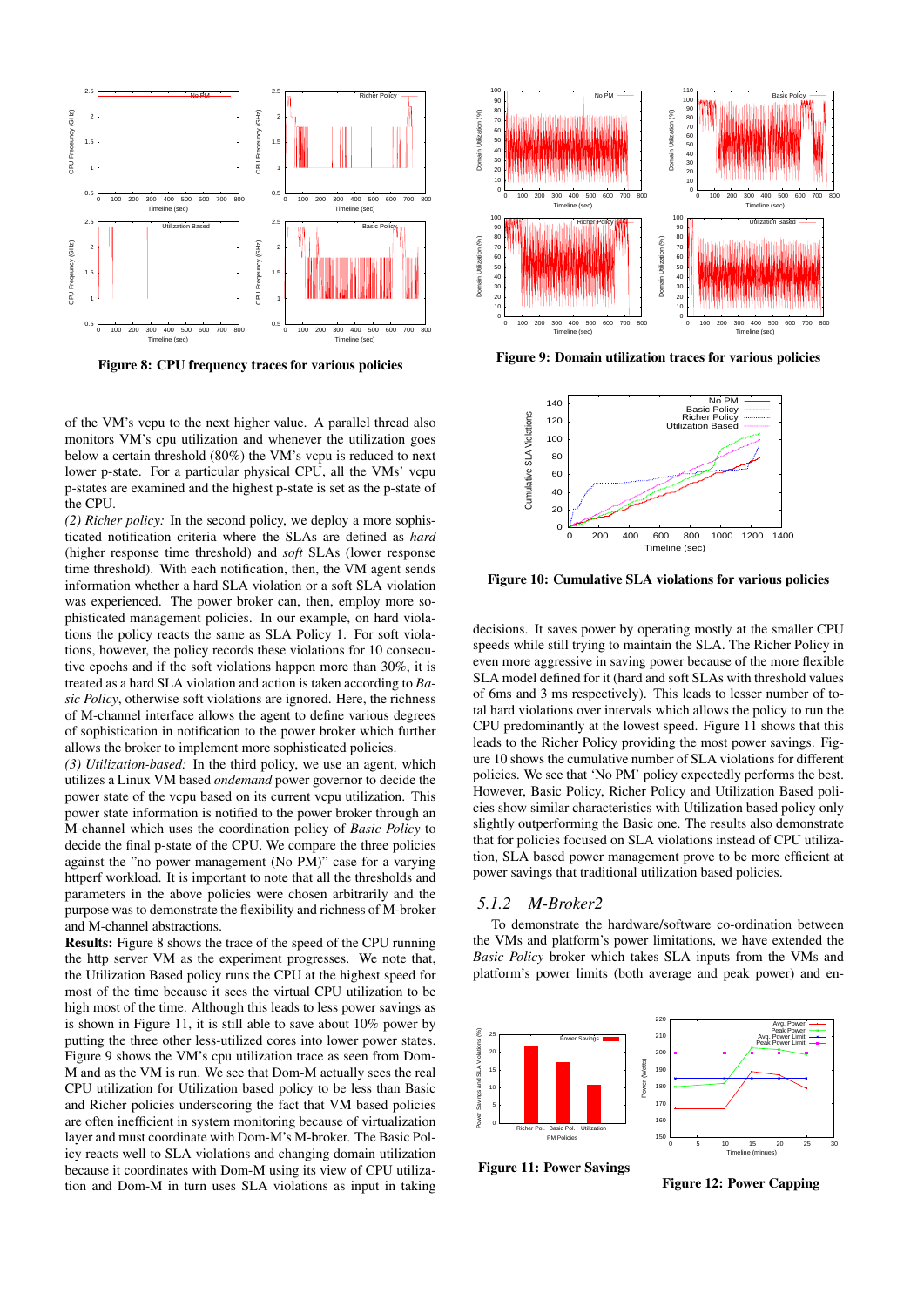forces the limits while trying to maintain the SLA levels for the VM. We have used HP's C-class blades, which have a management processor called iLO (integrated lights out) built into them which records current power consumption of the platform. The M-broker establishes M-channels with other M-brokers running on other machines in the data center to co-ordinate for VM migration as well as an M-channel with iLO management processor.

SLA Model: The M-broker periodically (every 5 minutes) queries the management processor for current avg. and peak power consumption. If these limits are violated (probably because of increase in the VM load), as an example policy, the broker first reduces the p-state of a processor (or a set of processors) to bring the power consumption within the limits. If this action causes a sharp increase in SLA violations, the M-broker queries other broker's in the data center to find a less heavily loaded machine (with power consumptions well within limits) and migrates the VM to that machine to maintain the SLA levels of the application. The current prototype implements VM migration and the final version of the paper will include numbers in co-ordination with SLA based power management.

Results: Figure 12 shows the results of this experiment. A machine is running 4 VMs containing a WebServer which get heavily loaded by httperf clients. The avg. and peak power limits are defined as 185 and 200 watts respectively. We see that after 10 minutes, as the load increases in all the VMs, the power limits (both avg. and peak) are violated. The broker finds out a suitable machine and migrates the most heavily loaded VM. This brings down the power consumption slightly but it is still above the set limit. The broker (at 20 minutes) migrates another VM which finally brings down the power consumption within limits. The channel between the broker and the iLO processor enables the system to react quickly to power limit violations, which otherwise is not possible or will have to use some other metric (e.g. cpu utilization) as a proxy for power consumption which will not be as accurate. This example clearly shows the the importance of having co-ordination between the management policies and the platform hardware to ensure efficient operation of the data center.

#### *5.1.3 M-Broker3*

In this design, the functionality of application aware power management is distributed between the Dom-M and the guest VMs (see Figure 5). In particular, each guest VM runs its own application specific power management broker based upon power states exported to it via ACPI [5]. These brokers are charged with performing power management themselves by determining power states for the respective VM's resources based on certain policies (e.g. CPU utilization based, SLA violations based etc.). These brokers, then, send the requested power states to the M-broker in Dom-M over M-channel interface.

This M-broker uses the testbed consisting of dual core Intel Pentium 4 based platform. These processors provide hardware frequencies of 3.2GHz and 2.8GHz. In addition, we implement the use of soft scaling [17] wherein the service time provided to VMs is reduced in addition to frequency scaling in order to increase idle time thereby reducing power consumption and thus providing 3 additional virtual frequencies 2 GHz, 1.6 GHz and 800 MHz. This testbed is used for experimentation with the distributed M-broker usage model and a workload based upon the Nutch open source web search engine.

SLA Model: To drive the system, we define a differentiated service model wherein there are three levels of client classes. We define a light request and a heavy request where the heavy request needs twice as many search responses to be found for completion. The three client classes are defined as 1, 2 and 3 which consist of light, a mix of light-heavy and heavy requests respectively. Their SLA metric is defined as request execution time which is set to 20ms, 25ms and 30ms respectively for the three classes. The M-broker inside VMs monitors the request execution times for each client



Figure 13: SLA results with Figure 14: Power Saving with Nutch Nutch

class and calculates averages within epochs lasting five seconds. Within these epochs, at each second interval the policy looks at the current measured average, and if there is performance slack greater than 25% of the SLA, the policy requests a reduced power state. If the performance slack is less than 25% but positive, the policy leaves performance where it is, and if it drops below the SLA, it requests an increased power state. The second half of the distributed M-broker in Dom-M, responds to these requests with direct mappings to physical frequencies and processor allocation capacities [17].

Results: Figure 13 presents performance results with our Nutch based experimentation. We see that across all of the runs, the coordinated management based upon the distributed M-broker is able to meet SLA requirements. Figure 14 presents the power savings resulting from coordinated management of Nutch. The results provide power savings compared to a system without M-channel support wherein the M-broker in Dom-M cannot perform any management since it has no application specific information. Moreover, with the Nutch workload, even utilization based management based on observing VM CPU usage is ineffective since utilization is always high.

## *5.1.4 Summary*

The ability to easily implement various power management policies architectures with different characteristics using M-broker approach to utilize M-channels underscores the generality and flexibility of the M-channel abstraction and therefore its appropriateness for providing general management functionality. All the above experiments underscore the importance of co-ordinated management in virtualized environments, both across VMs and across hardware and software. Another key insight shown by these experiments is that different policies have different performance characteristics under different situations and the management infrastructure should be able to provide a flexible model to implement those policies and our M-broker and M-channel abstractions provide just that.

# 6. BENEFITS FOR OTHER USE CASES

#### 6.1 Storage Backup

Storage backup can be improved in many ways by using this management architecture. Storage virtualization involves every disk access from VMs being handled by the VMM (or in many cases the disk driver domain) which accesses the disk on the VM's behalf, thereby providing the opportunity of externally tracking VM disk activity. Hence *Dom-M* can co-ordinate with the VMM or disk driver domain using an M-channel to keep track of all the disk blocks a VM modifies. This information can be used to create a replica by writing modified blocks to a replicated disk in parallel (essentially implementing a software based RAID-1) and using the replica for backup, incurring zero freeze time. This information can also be used do efficient incremental backup since a list of modified blocks is maintained.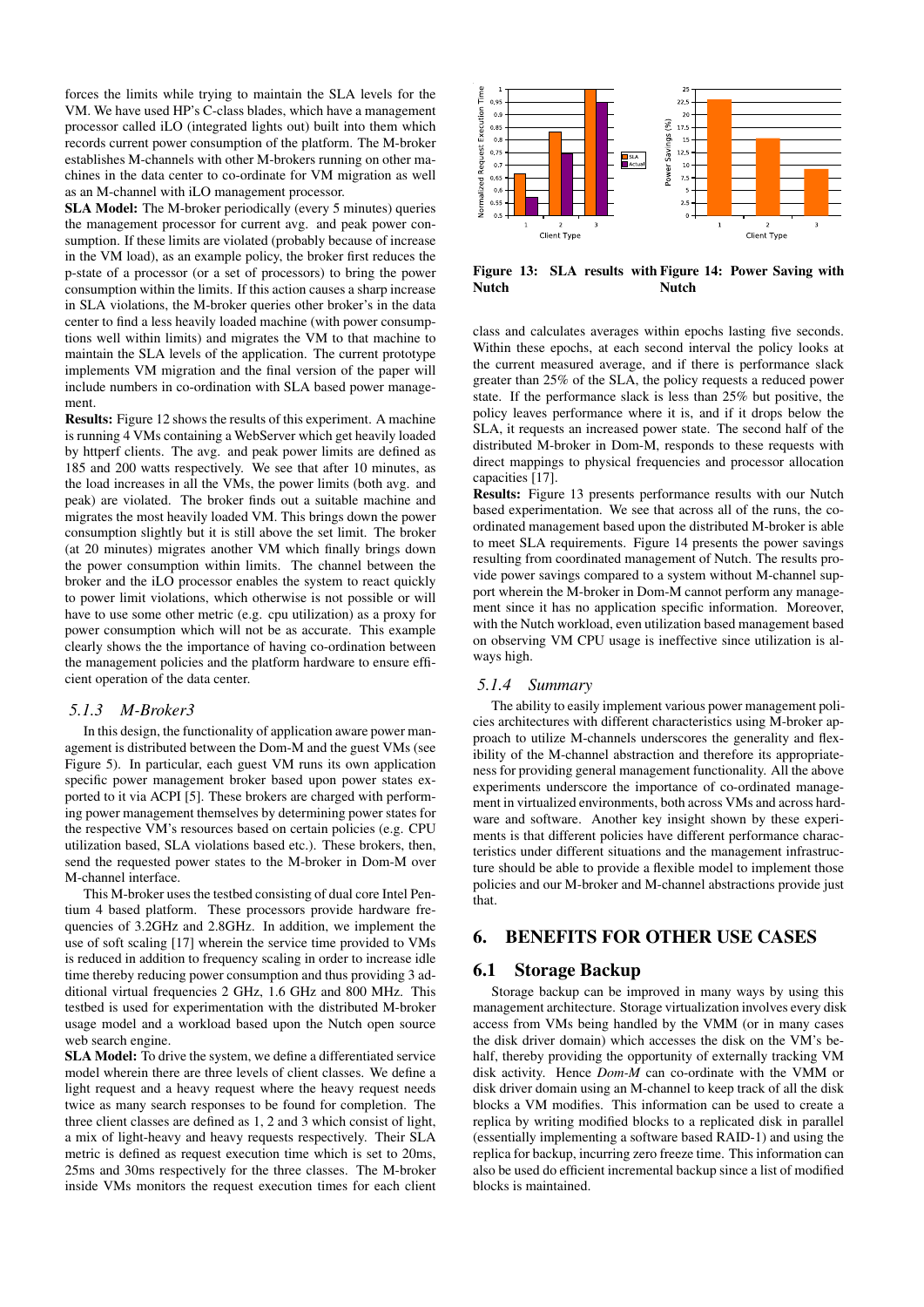Most disk drives implement the S.M.A.R.T. system which provides online information about disk health and performance. An M-channel to the disk drive can be used to efficiently use this information for predicting impending failures and thus doing proactive backup. In such cases, to minimize possible data loss, the backup system can prioritize blocks that are known to be modified. Since *Dom-M*'s backup broker can also monitor disk activity of VMs using M-Channels to the disk driver domain, it can dynamically trigger backup when a VM's disk activity is relatively low and pause backup when disk activity becomes high.

#### 6.2 Inventory Management

Inventory management presents a different category of management applications dealing with systems management issues in data centers. Our proposed *Dom-M* implementation addresses the inventory management problem by providing the abstractions through M-channels for information exchange among the various inventory agents at the hardware, software, and virtualization layers. The coordination m-brokers in this solution are distributed at the guest VM, the firmware, and the Dom-M. These brokers perform coordination across hardware and software, as well as across VMs. For example, if a correlation is desired between the software and hardware inventory, then the M-brokers at the guest VM and firmware unify such information. If a correlation is desired for all of the information at the hardware, software, and virtualization layers, then the m-broker at the Dom-M can perform the unification. The m-broker at the Dom-M management VM also provides a single client-facing interface to simplify administrator access to inventory information. In such a design, the m-broker at the Dom-M hosts an inventory registry broker to which all of the inventory agents at the guest VMs, firmware, and Dom0 register themselves. On receiving a request, the inventory registry broker acts as a proxy and re-directs the request to one or more of the agents at the guest VMs, at the Dom0, and the one hosted at the management processor. The communication takes place using m-channels. On receiving the results from the inventory agents, the m-broker may do correlation and unification of data as needed before sending it to the client.

This enables the creation of a unified picture with inventory information collected from the hardware, hypervisor, and guest VMs, even in the absence of any common attributes across the individual inventory tables. This information can now be used for better unified management in the data center. Further, as mentioned earlier, leveraging a single access point at the *Dom-M* aids in reduced administrator cost. This holds even greater significance with advances in virtualization wherein several VMs would be hosted per host each of which containing a separate inventory agent. Even if we assume 10 access points per server/blade, with a single plain point interface provided by our solution, an administrator reduces his number of steps by 90% - a huge complexity and cost savings.

#### 6.3 Trust Management

Virtualization can be used to implement entirely new platformlevel functionality, enabled by management activities transparently associated with platforms and applied to the VMs that use them. One example of such functionality concerns the trust placed in a platform to faithfully and securely carry out certain application tasks. The problem, of course, is that these trust levels vary over time, depending on current platform properties (e.g., temperature levels or observed recent failure rates) and depending on static or dynamic VM properties (e.g., OS configuration with/without certain virus checkers or recently observed OS behaviors). Hardware/ software management, then, can (1) observe components and VMs, (2) use observations as inputs to dynamic trust models, and (3) run policies that continually improve total platform trust and/or ensure certain minimum levels of trust to be present for running applications. Here, trust is built incrementally by the hypervisor using the Trusted Platform Module (TPM) for basic platform guarantees, then using these to certify trust in *Dom-M*, (termed 'trust controllers

in the literature [9]), then having *Dom-M* perform monitoring, execute trust models, and finally, trigger actuators to maintain the levels of trust desired by applications or data center administrators.

Here, VMs' M-agents can assist in VM monitoring, using Mchannels to provide trust data to *Dom-M*, but *Dom-M* must have its own, additional monitoring methods to deal with misbehaving VMs. All policies are run in *Dom-M*s, with each single *Dom-M* responsible for its platform and platform-resident VMs, but multiple *Dom-M*s cooperating to establish the end-to-end notions of trust required by applications. For instance, for a multi-tier application, trust is not a meaningful concept unless it can be applied across all tiers used by requests, thus requiring co-ordination across all *Dom-M*s involved in tier execution. Further, to deal with untrusted platforms, *Dom-M*s must coordinate to move VMs from less to better trusted machines, and/or to kill and reinstate VMs if necessary.

## 7. DISCUSSION AND LESSONS LEARNED

The M-channel and M-broker abstractions improve system manageability by making it possible to coordinate management actions intended by VMs, carried out by management domains, and assisted or partly implemented by hardware. Further, the cost of manageability is reduced by provision of a common framework for developing and deploying rich, automated management applications.

Several interesting lessons were learned from this research. First, there is a need for multiple M-channel implementations, so that it is equally easy to interact with local management hardware as it is to remotely access and perform management actions (e.g., due to VM migration). Further, such channels must persist under disconnection and reconnection and use naming schemes suitable for these facts. In other words, M-channels must provide a relatively reliable communication model. Second, the M-channels and Mbrokers must be flexible and rich in that, they should provide management applications the flexibility to implement various policies and define their own communication formats. Having this flexibility further improves manageability and generic nature of these abstractions. Third, M-channels and M-brokers must permit multiple implementations of management policies, distributed spatially as per platform or per rack, distributed by the kind of management being performed (e.g., power or reliability management), etc. Regardless of this fact, however, it is always the case that they must facilitate potentially extensive co-ordination across such policies.

Our realization of the M-channel and M-broker abstractions has several implications on participating or affected system components. Specifically, while they provide a convenient infrastructure for deploying and running management applications, they also require changes to VMs (e.g., to provide M-channel interfaces) and to management applications (i.e., to provide M-brokers and agents). We believe, however, that with para-virtualization becoming increasingly popular, these modifications do not constitute an undue burden. Moreover, we do not require changes to hypervisors, other than creating MVMs and imbuing them with the levels of privilege required by the management actions they carry out.

#### 8. RELATED WORK

Modern data centers require the simultaneous deployment of multiple management solutions. Examples include hardware based management solutions such as temperature control, cooling,. . . *etc*. Multiple vendors have built-in support for management capabilities in their systems e.g. iLO from HP, iAMT from Intel, ALOM from SUN, SP from IBM etc. These solutions, however, are not seamlessly integrated into the host OS's management applications. Additionally, multiple management standards have been defined to manage resource in distributed environments, such as SNMP, WBEM, CIM etc. These are mainly software based solutions and usually do not co-ordinate with the platform hardware on which they run.

With virtualization technologies such as Xen and VMWare [1,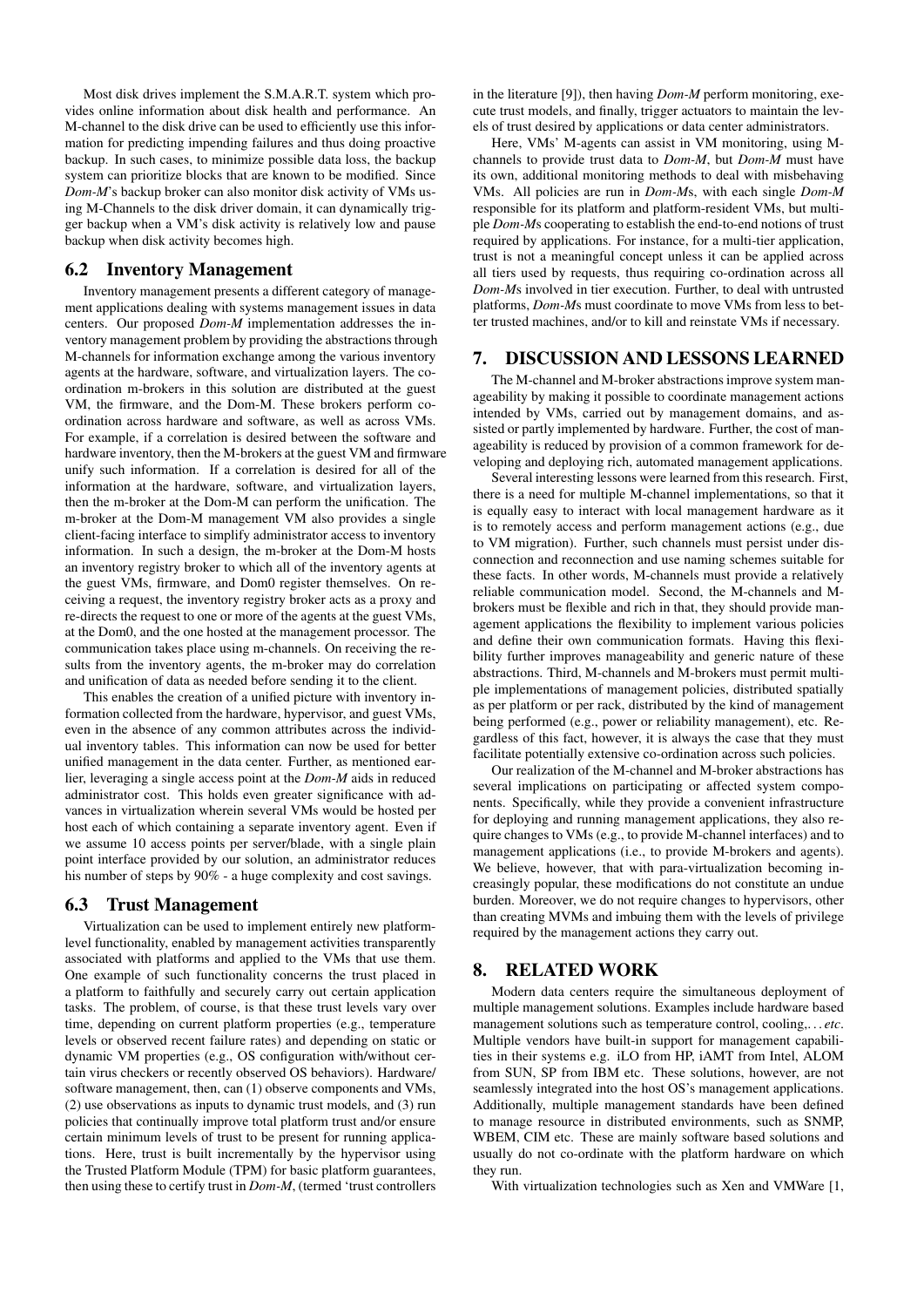23] entering the data center, the manageability and co-ordination problem is becoming increasingly important, underscoring the need to integrate system support for effective management into virtualization architectures.

Various management methods have been proposed to address power characteristics of platforms. Mechanisms for exploiting dynamic voltage and frequency scaling (DVFS) capabilities in modern processors while minimizing performance degradation have leveraged memory bound phases of workloads. These solutions can be extended using hardware solutions [12] or OS-level techniques that set processor states based upon predicted application behavior [8]. Other methods utilize the notion of performance slack for real-time workloads to aggressively reduce frequencies while meeting deadlines [18, 19]. Power budgeting solutions for single platforms have also utilized processor control to provide fine grain power capping capabilities [11]. In the presence of virtualization, the ability to perform energy accounting can also allow for power budgeting [22].

Addressing multiple platforms, methods for reducing power by turning servers on and off based on demand have been proposed [2]. Since datacenter environments often consist of heterogeneous sets of resources, intelligent distribution of service requests [4] and allocation of workloads based upon varying platform characteristics or management capabilities [15] have proven to be valuable ways to manage power as well. Solutions for power budgeting across multiple systems have considered non-uniform allocations to maximize performance within envelopes [3] as well as intelligently enforcing power budgets at blade enclosure granularities [20]. Providing system support for extending such management techniques to virtualized environments with existing virtual machine interfaces has also been studied [17].

Modern disks support the self-monitoring, analysis, and reporting technology (S.M.A.R.T.). Systems can utilize this support to actively predict impending disk failures and perform associated actions to prevent data loss. Industry is also addressing the need for intelligent backup systems, including integrated solutions for commodity systems [6] and extensions to virtualization solutions [24].

# 9. CONCLUSIONS AND FUTURE WORK

This paper presents two powerful abstractions, termed M-channel and M-broker, for co-ordinated management in virtualized execution environments and an abstraction of a dynamic, and privileged management VM termed Dom-M. These abstractions provide high level generic interfaces for implementing diverse management policies, resident in VMs, in management domains, and in hardware. We have shown the usefulness of these abstractions by implementing them in the Xen environment and using them to realize coordinated power management policies. We also present a qualitative analysis of a few other management applications, including storage backup, inventory management, and trust management, to further demonstrate the utility of these abstractions and the generality of our approach.

This remains an active work in progress, with future steps to include implementing additional management applications using these abstractions and implementing the infrastructure required for co-ordination across the many, distributed systems resident in the data center. Further, the current *Dom-M* implementation is being generalized to become a virtual appliance, suitable for dynamic deployment in realistic enterprise systems Additional work in this context involves using specialized or dedicated cores in heterogeneous multicore systems for running *Dom-M*, to enable rich, continuous management with low overheads and costs.

Overall, as management applications continue to grow in importance, we believe that abstractions like the ones we proposed in this paper will become even more important in the future. With the final paper, we also plan to release the the M-channel and M-broker APIs as libraries to the open source community, and our hope is that this will encourage broader development around these abstractions

and subsequent refinement.

# 10. REFERENCES

- [1] P. Barham et al. Xen and the art of virtualization. In *Proceedings of the ACM Symposium on Operating Systems Principles (SOSP)*, 2003.
- [2] J. Chase et al. Managing energy and server resources in hosting centers. In *SOSP*, 2001.
- [3] M. Femal and V. Freeh. Boosting data center performance through non-uniform power allocation. In *Proceedings of the IEEE International Conference on Autonomic Computing (ICAC)*, 2005.
- [4] T. Heath, B. Diniz, E. V. Carrera, W. Meira Jr., and R. Bianchini. Energy conservation in heterogeneous server clusters. In *Proceedings of the 10th Symposium on Principles and Practice of Parallel Programming (PPoPP)*, 2005.
- [5] Hewlett-Packard, Intel, Microsoft, Phoenix, and Toshiba. Advanced configuration and power interface specification. http://www.acpi.info, September 2004.
- [6] HP Data Protection. http://www.hp.com/sbso/bus\_protect/data\_protect.html. [7] Intelligent Platform Management Interface.
- http://www.intel.com/design/servers/ipmi/index.htm.
- [8] C. Isci, G. Contreras, and M. Martonosi. Live, runtime phase monitoring and prediction on real systems with application to dynamic power management. In *MICRO-39*, December 2006.
- [9] J. Kong, I. Ganev, K. Schwan, and P. Widener. Cameracast: Flexible access to remote video sensors. In *Proceedings of the ACM Multimedia Computing and Networking Conference (MMCN)*, 2007.
- [10] R. Kravets and P. Krishnan. Application-driven power management for mobile communication. In *MOBICOM*, pages 263–277, October 1998.
- [11] C. Lefurgy, X. Wang, and M. Ware. Server-level power control. In *Proceedings of the IEEE International Conference on Autonomic Computing (ICAC)*, June 2007.
- [12] H. Li, C. Cher, T. Vijaykumar, and K. Roy. Vsv: L2-miss-driven variable supply-voltage scaling for low power. In *MICRO-36*, 2003.
- [13] Y. Lu, L. Benini, and G. Micheli. Low-power task scheduling for multiple devices. In *Proceedings of the 8th International Workshop on Hardware/Software Codesign*, pages 39–43, 2000.
- [14] J. Moore, J. Chase, P. Ranganathan, and R. Sharma. Making scheduling "cool": temperature-aware workload placement in data centers. In *ATEC'05: Proceedings of the USENIX Annual Technical Conference 2005 on USENIX Annual Technical Conference*, pages 5–5, Berkeley, CA, USA, 2005. USENIX Association.
- [15] R. Nathuji et al. Exploiting platform heterogeneity for power efficient data centers. In *ICAC*, June 2007.
- [16] R. Nathuji and K. Schwan. Reducing system level power consumption for mobile and embedded platforms. In *Proceedings of the International Conference on Architecture of Computing Systems (ARCS)*, March 2005.
- [17] R. Nathuji and K. Schwan. Virtualpower: Coordinated power management in virtualized enterprise systems. In *SOSP*, Oct. 2007.
- [18] P. Pillai and K. Shin. Real-time dynamic voltage scaling for low-power embedded operating systems. In *SOSP*, October 2001.
- [19] C. Poellabauer, L. Singleton, and K. Schwan. Feedback-based dynamic frequency scaling for memory-bound real-time applications. In *Proceedings of the 11th Real-Time and Embedded Technology and Applications*